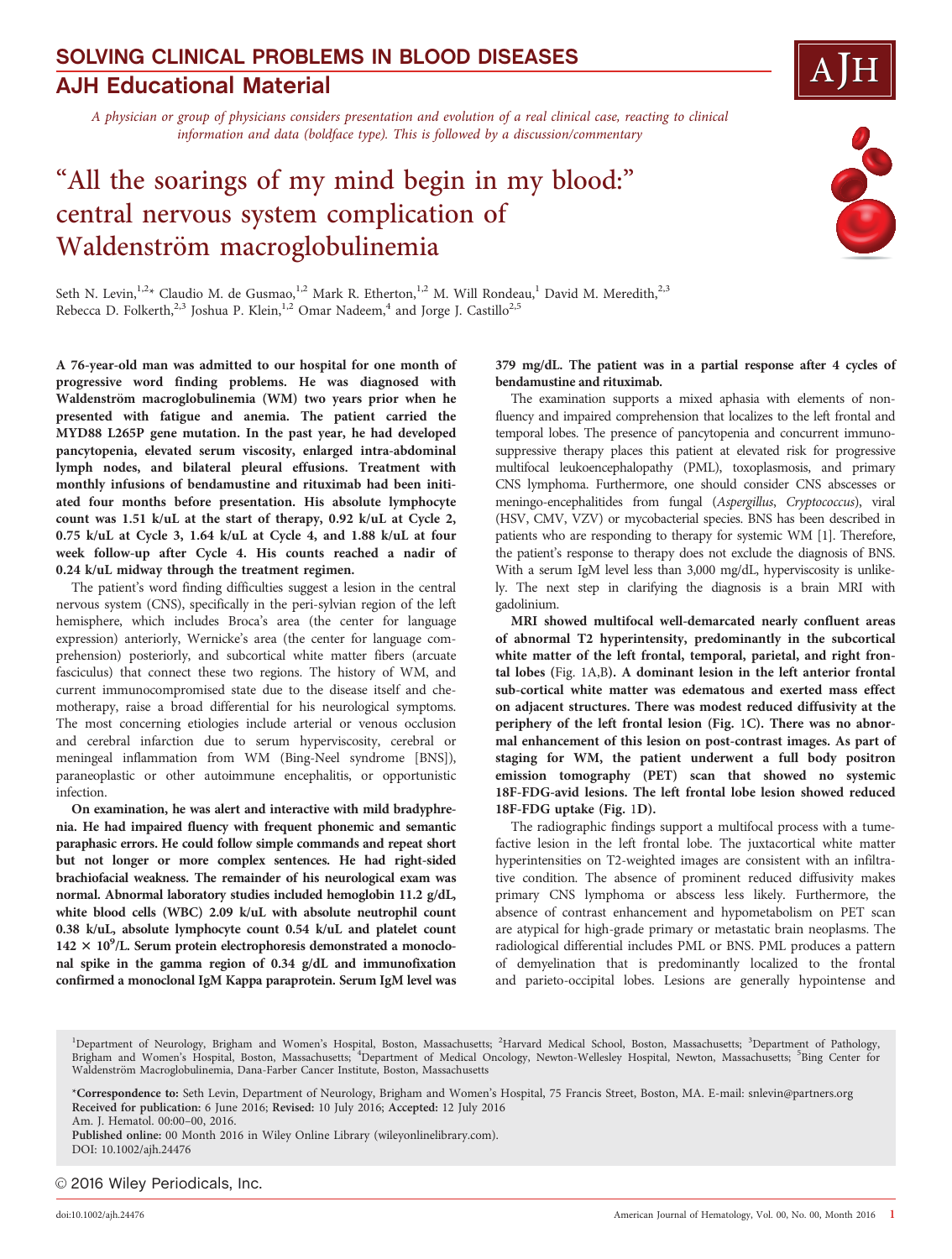

Figure 1. MRI (A-C) and FDG-PET (D) of the brain. Axial T2-FLAIR images of the brain show an edematous left frontal subcortical white matter lesion (A), and an additional lesion in the left perisylvian white matter (B). Multiple smaller foci of abnormal T2 hyperintensity are seen throughout the subcortical white matter bilateral on both images, and are nonspecific in nature. Axial diffusion weighted imaging (DWI) shows mild reduced diffusivity (hyperintensity) at the periphery of the left frontal lesion (C). Axial FDG-PET overlaid on a CT image shows hypometabolism associated with the left frontal lesion (D). [Color figure can be viewed in the online issue, which is available at [wileyonlinelibrary.com](http://wileyonlinelibrary.com).]

non-enhancing on T1 [2]. Another potential diagnosis is BNS. This entity is an extremely rare complication affecting about 1% of patients with WM, in which lymphoplasmacytic cells invade the leptomeninges and brain parenchyma to produce solitary or multifocal lesions in the cerebral white matter. The MRI commonly demonstrates areas of abnormal subcortical T2 hyperintensity without altered diffusivity. The PET scan shows a corresponding region of hypometabolism [1]. Although there are no formal diagnostic criteria, cerebrospinal fluid (CSF) analysis is often essential to confirmation by providing molecular and cytological evidence of disease.

Examination of the CSF revealed 150 WBC/mm<sup>3</sup> (77% lymphocytes) and 2,050 red blood cells/mm<sup>3</sup>. Protein was elevated at 142.9 mg/dL and glucose was normal at 70 mg/dL. CSF cultures for bacteria, fungal and mycobacterial infections were negative. Cytology demonstrated rare lymphoid cells with plasmacytoid features. Flow cytometry was negative for a B-cell lymphoproliferative disorder. CSF electrophoresis revealed monoclonal gammopathy with IgM Kappa paraprotein.

The CSF analysis is consistent with either a pauci-inflammatory condition such as PML or BNS. The CSF profile in BNS often demonstrates a lymphocytic pleocytosis, total protein >100 mg/dL, and IgM kappa or lambda light chain restriction. The cytology and flow cytometry may show small lymphoplasmacytoid cells that express CD19, CD20, CD22 and CD38, but not CD5 or CD10 [1]. However, given the poor sensitivity of cytological analysis and limited number of neoplastic cells, negative results, as in our case, do not exclude the diagnosis. Despite a monoclonal IgM band in the CSF, leakage of paraproteins across the blood-brain barrier could produce a false-positive result. The MYD88 L265P gene

### Levin et al. SOLVING CLINICAL PROBLEMS IN BLOOD DISEASES

mutation is a molecular biomarker identified in the peripheral blood and bone marrow in up to 90% of patients with WM [3]. The mutant protein encoded by the MYD88 L265P gene stimulates a number of signaling molecules, including Bruton's tyrosine kinase, to activate kappa light-chain enhancer of activated B cells (NF-kB). The latter transcription factor promotes malignant lymphocyte proliferation and survival. The MYD88 L265P mutation has been detected by PCR in the CSF of patients with BNS, although this finding has not been systematically confirmed in a large cohort [4,5].

The CSF PCR for MYD88 L265P mutation was negative. Serum JC virus antibody and CSF PCR for the JC virus returned positive, suggesting PML. Given the possibility of concurrent BNS and PML causing the patient's symptoms, our patient underwent biopsy of the left frontal lobe lesion. The biopsy showed many enlarged glial nuclei with viral cytopathic changes, macrophage infiltrates, and sparse perivascular mononuclear cells (Fig. 2A). Immunohistochemistry for polyoma virus demonstrated strong uptake in glial cells (Fig. 2B). Stains for CD3 and B-cell specific activator protein (BSAP) revealed a sparse perivascular T-cell infiltrate and absence of B-cells (Fig. 2C,D). The patient was diagnosed with PML. His functional capacity rapidly declined, prompting his family to prioritize comfort measures. He expired twelve weeks after his initial neurological symptoms.

### **Discussion**

The positive CSF JC virus PCR along with the histopathological findings of demyelination, abnormal oligodendroglia nuclei and polyoma viral inclusions, confirms PML. In 1958, Astrom et al first described this disease in patients with B-cell lymphoproliferative disorders [6]. Subsequently, the infection was observed in the context of HIV/AIDS and more recently as a consequence of exposure to immunomodulatory drugs (Table I).

HIV/AIDS remains the most common underlying cell-mediated immunodeficiency associated with PML in the United States, followed by bone marrow transplant, autoimmune vasculitis and lymphoproliferative disorders [7–9]. WM-associated PML most often arises in the context of chemotherapy, but may also emerge de novo [10,11]. Exposure to rituximab, an anti-CD20 monoclonal antibody, is of clinical interest. The Research on Adverse Events and Reports project evaluated 57 patients who developed PML after exposure to rituximab [12]. Although the majority of patients had a lymphoproliferative disorder, a few had autoimmune conditions. The median time to PML from last rituximab dose was 5 months with a median survival time after PML diagnosis of 2 months. The fatality rate was 90%.

The clinical presentation of PML depends on the brain region affected and is therefore quite varied [8]. Common symptoms include limb weakness, cognitive disturbances, gait instability, and visual changes. Laboratory studies may show signs of cell-mediated immune dysfunction, such as lymphopenia and low CD4 counts. The presence of serum JC virus antibodies is an established risk factor for PML development, but high false-negative rates hinder its use as a reliable diagnostic criterion for active infection [13]. Brain MRI is the preferred imaging modality due to its high resolution and sensitivity for detecting white matter lesions. PML affects the subcortical white matter and appears hypointense on T1-weighted sequences and hyperintense on T2-weighted sequences. Hypercellularity, hemorrhage, infarction, calcification, and significant mass effect are not typical features of PML. Contrast enhancement is uncommon, but may appear as a faint, peripheral pattern in up to 15% of patients with HIV and up to 40% of those receiving natalizumab [2,14]. No more than 12% of lesions exert mass effect [15]. CSF examination is nonspecific and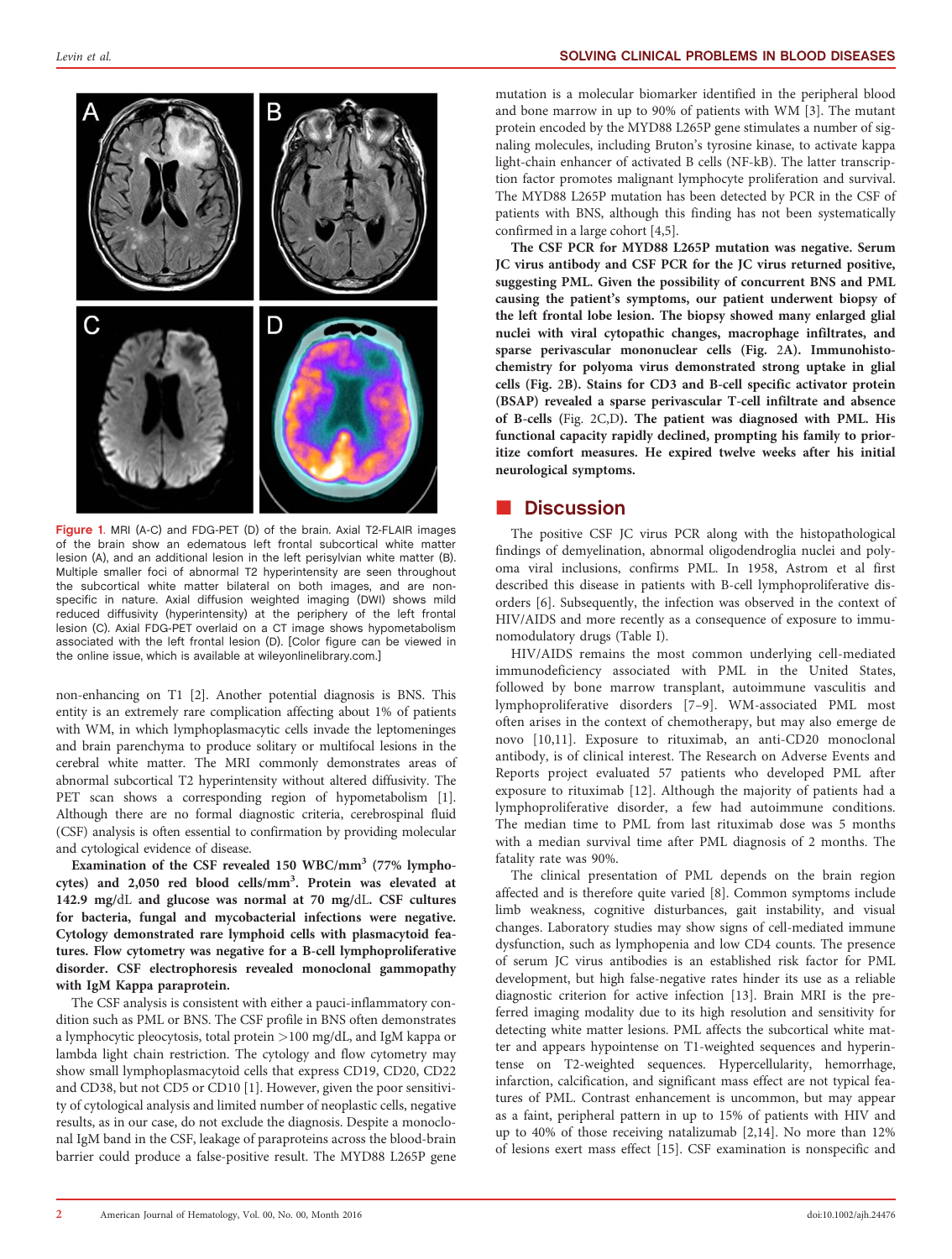

Figure 2. H&E (A) and Immunohistochemistry slides (B-D) from left frontal mass biopsy. The H&E features are classic for PML, and include many enlarged glial nuclei with viral cytopathic change (solid arrows), macrophage infiltrates (dashed arrows), and sparse perivascular mononuclear cell infiltrates without cytologic atypia (A). Immunohistochemistry for polyoma virus demonstrates strong and diffuse uptake in glial cells (B). Immunohistochemical stains for CD3 (C) and BSAP (D) demonstrate a sparse predominantly perivascular T cell infiltrate and an absence of BSAP-positive B cells. [Color figure can be viewed in the online issue, which is available at [wileyonlinelibrary.com](http://wileyonlinelibrary.com).]

| TABLE I. Immunomodulatory Drugs Associated with PML |  |  |  |  |
|-----------------------------------------------------|--|--|--|--|
|-----------------------------------------------------|--|--|--|--|

| Monoclonal antibodies | Non-antibody immunotherapies |  |  |
|-----------------------|------------------------------|--|--|
| Alemtuzumab           | Azathioprine                 |  |  |
| Belatecept            | Dimethyl fumarate            |  |  |
| Efalizumab            | Fingolimod                   |  |  |
| Infliximab            | Fludarabine                  |  |  |
| Natalizumab           | Leflunomide                  |  |  |
| Rituximab             | Mycophenolate mofetil        |  |  |
|                       |                              |  |  |

generally shows a normal or mildly increased cell count and an abnormally elevated protein [8].

With the advent of highly sensitive CSF PCR assays, the diagnosis of definite PML is transitioning from an approach using histopathology toward algorithms combining radiographic appearance with positive JC virus DNA in the CSF [16]. Arguably, a brain biopsy would not be necessary to confirm PML in this case. However, the presence of rare lymphoid cells with plasmacytoid features in our patient's CSF raised concern for concomitant CNS involvement from lymphoplasmacytic cells, which, if present, would have altered treatment options.

The most prevalent neurological complication of WM is an IgMmediated peripheral neuropathy. When WM affects the CNS in BNS, it often occurs as a late complication of disease, although a small proportion have symptoms at the time of diagnosis [5,17]. Lymphoplasmacytic cells infiltrate multiple CNS locations, including the leptomeninges,

cortex, gray-white matter junction, and Virchow-Robin perivascular spaces. Motor deficits and changes in mental status are common manifestations, and MRI often demonstrates leptomeningeal enhancement and T2 hyperintense white matter lesions [1,5].

There are no standardized criteria for diagnosing BNS. The diagnosis generally requires cytological (phenotypically malignant lymphoplasmacytoid cells on CSF cytology or clonal B-cells on CSF flow cytometry) or histopathological evidence of CNS involvement [5,18]. In our patient, there were rare lymphoplasmacytic cells in the CSF, but the flow cytometry was unrevealing. In up to 13% of cases, flow cytometry is negative and the diagnosis relies exclusively on cytology [5]. Recent advances in genome sequencing using PCR assays or Sanger sequencing may provide a surrogate for histopathology [3]. Detection of MYD88 L265P mutation in the CSF is a promising diagnostic tool, but larger studies are still required to validate its use in BNS [4,5]. Our patient did not have histopathological features of BNS, but our study was limited by lack of leptomeningeal sampling on biopsy. An international task force consensus document on the diagnosis and management of BNS is underway (8th International Workshop on Waldenström Macroglobulinemia, London, UK).

Both PML and BNS present therapeutic challenges. There is no standardized treatment approach to either disease entity. In the largest retrospective cohort of BNS, most patients received systemic high dose methotrexate and/or cytarabine accompanied by intrathecal